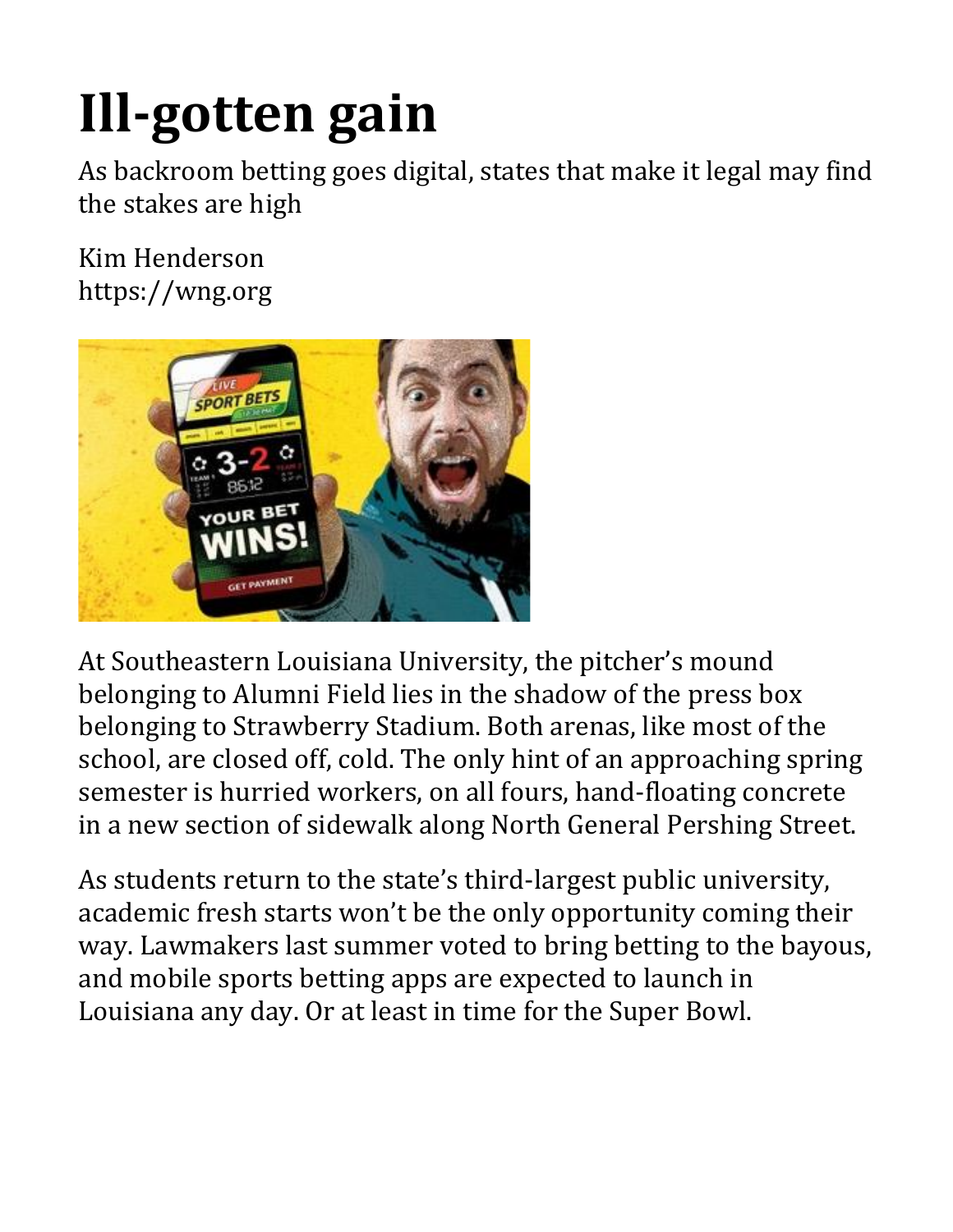David Cranford pastors First Baptist Church in nearby Ponchatoula, and he was president of the Louisiana Baptist Convention when that group went up against powerful political operatives backing the gambling legislation. "We live in a state that is itself addicted to gambling," he said, "and what I mean by that is the state of Louisiana is addicted to gambling revenue, and they will do anything to see gambling expand."

So will gambling companies like FanDuel and DraftKings. They spent \$1 million trying to get a foothold in Louisiana. They also hired 16 of the state's top lobbyists to eliminate opposition. They succeeded—mostly—but the rollout has been lengthy because nine parishes opted to keep gambling out. That means online sportsbooks will have to geofence their operations to exclude those areas. The delay didn't stop Louisiana State University from striking a deal with Caesars Sportsbook, though. Their partnership gives Caesars digital and broadcast sponsorship rights to all major LSU sports, and it represents the first of its kind in the Southeastern Conference.

But Louisiana isn't alone in its embrace of what has until only recently been illegal, and Southeastern and LSU aren't the only campuses Vegas intends to invade. Students across the country are using sports betting apps to gamble, and odds are a crisis is brewing.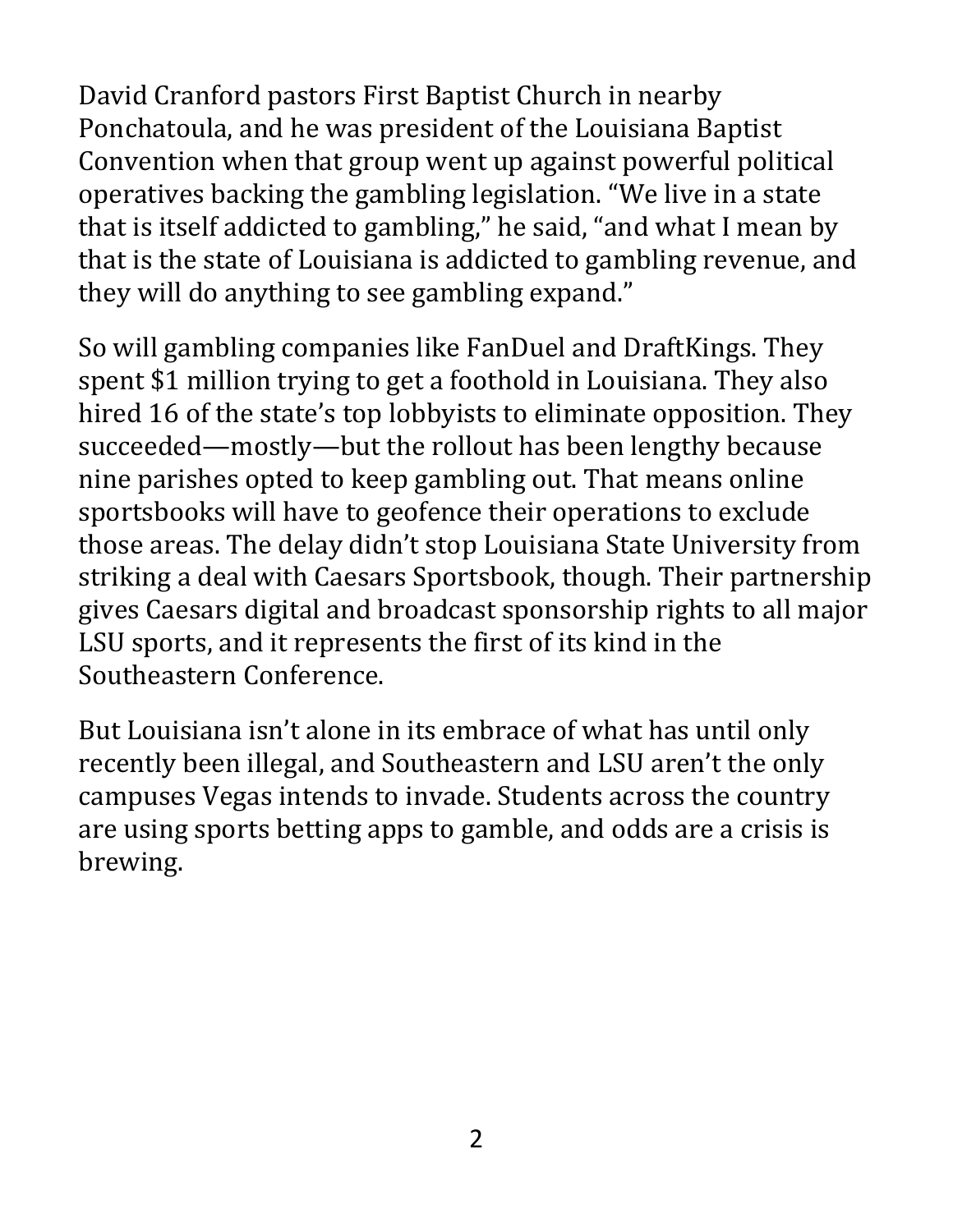

Customers watch sporting events inside the FanDuel Footprint Center sportsbook in Phoenix. **Matt York/AP**

**A RETURN TO GLORY**—that's what sports announcers called Tiger Woods' 2019 Masters Tournament win. The golf legend hadn't snagged a major championship in more than a decade and slipping into the green jacket at Augusta National Golf Club for a fifth time seemed unlikely.

Dylan Craig knew all that, but watching Woods shoot 2-under 70 in the opening round made him reconsider the long shot. He decided to put \$100 down and cross his fingers. By the 18th hole, both he and Woods were seeing green.

That 15-fold return remains Craig's biggest gambling take to date. "Of course, for that one win, there were four or five losses that went with it," he admits. "But I rarely bet that much money. The most I usually gamble is about \$50 on a game."

Dorm life at the University of South Carolina introduced Craig to sports betting back when Fantasy Football was the focus. His sports entertainment management major put Craig in daily contact with others who shared his interest, and by the time he went to work as a clubhouse manager for the New York Mets, he was hooked.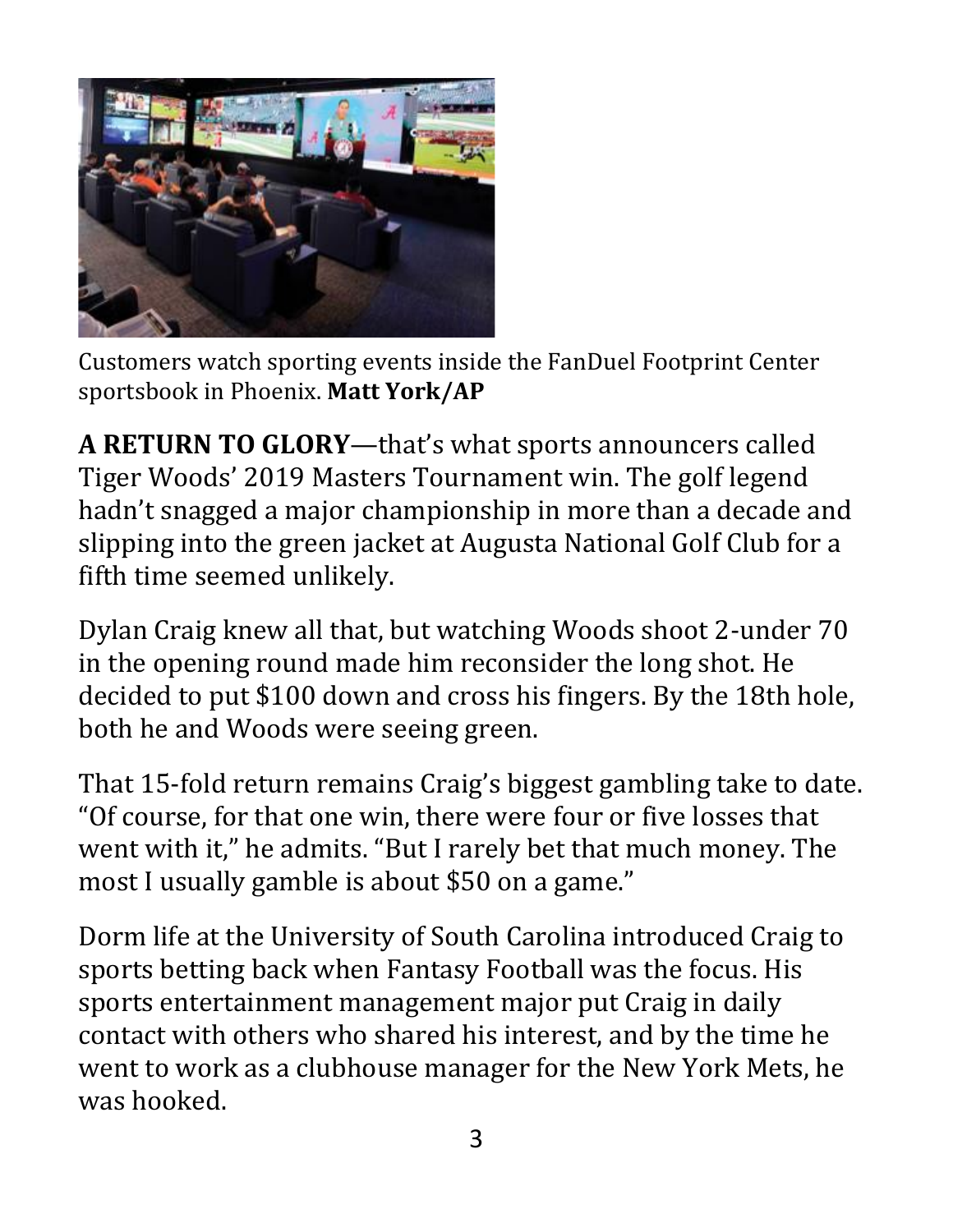"It makes the games a lot more interesting to watch because you feel like you're a part of something. You're not just sitting there watching like a spectator," he says. He describes the excitement of waiting for the outcome as an adrenaline rush. "It's like riding a roller coaster. You don't know where the ride will end, but you're on it."

At 27, Craig continues to discuss betting opportunities with friends from his undergrad years through a group chat. "A guy will say he's going to bet \$10 on this game today, and we'll say cool, we're going to ride with you. That way we feel like a little community, and I think that's a huge thing now, the social part of it."

But it's the nonsocial aspect of digitized gambling that has addiction counselors worried. No longer are players forced to make public entrances into casinos. Now they can roll the dice with the privacy of a touch screen any time day or night. Apps make betting on sports as convenient as checking Facebook, and gamblers can cash in on more than final scores and point spreads. Proposition wagers, or "props," are made on action that takes place within a game, such as which quarterback will throw the first interception or how many penalties referees will call in the first quarter.

Under the Professional and Amateur Sports Protection Act, things were different. Gamblers had to travel to Nevada or a few other select states to wager on games. That changed in 2018 when the Supreme Court ruled the law unconstitutional. The justices' 6-3 decision in *Murphy v. NCAA* freed states to legalize sports gambling, and more than 30 states have jumped on the betting bandwagon. Eighteen of those allow online options.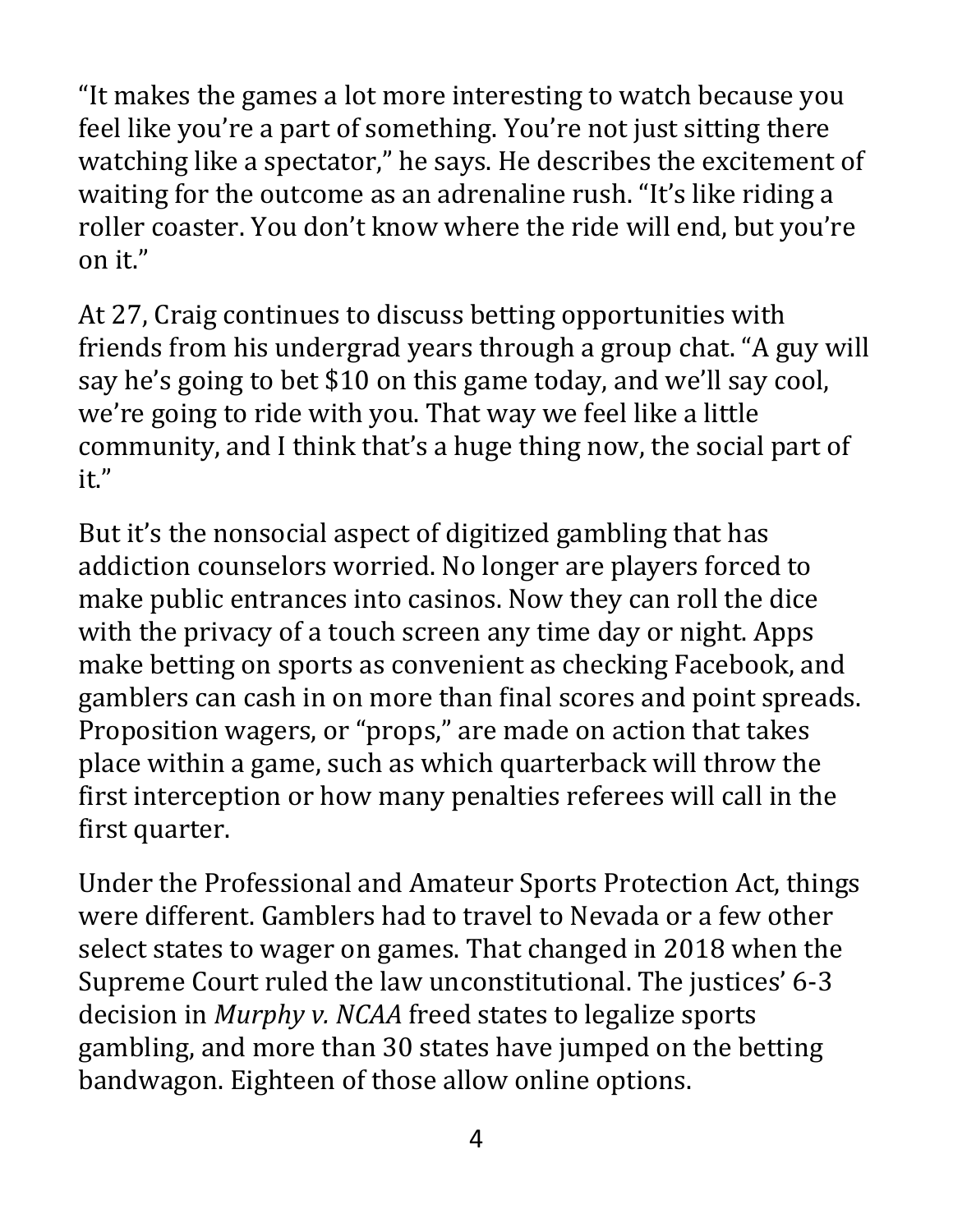Craig is enrolled at Liberty University School of Law in Virginia, a state where residents are free to use apps to gamble as much as they like, but he describes himself as the kind of player who can take it or leave it. When football season starts, Craig has a bankroll of about \$500, and if he loses it, he's done. "It's the same kind of thing as walking out of a casino when you're out of cash," he says. "That's how smart people should use the apps."

No longer are players forced to make public entrances into casinos. Now they can roll the dice with the privacy of a touch screen any time day or night.

But back in Louisiana, problem gamblers make up 7 percent of the population, according to the U.S. Gambling Research Institute. Their personal losses result in broken lives and homes. In 1996, the Wisconsin Policy Research Institute put the social costs of a problem gambler at \$9,469 per year—which would be about \$3 billion per year for Louisiana. That's triple the amount gambling brought Louisiana in revenue last year. LSU economics Professor Emeritus Jim Richardson says at most it was \$915 million.

Will Hall directs the Office of Public Policy for Louisiana's Baptists. He says gambling has become a generational curse in his state, but it didn't have to be this way: "In 1974 Louisiana adopted a constitution that specifically said the legislature is charged with suppressing gambling in our state. By 1991 it didn't matter because they redefined gambling as gaming, and they've been redefining it ever since."

He's right, and they've done it well. Louisiana is the only state with land-based casinos, riverboat casinos, racetrack casinos, tribal casinos, distributed gaming, charitable gaming, lottery, and parimutuel wagering.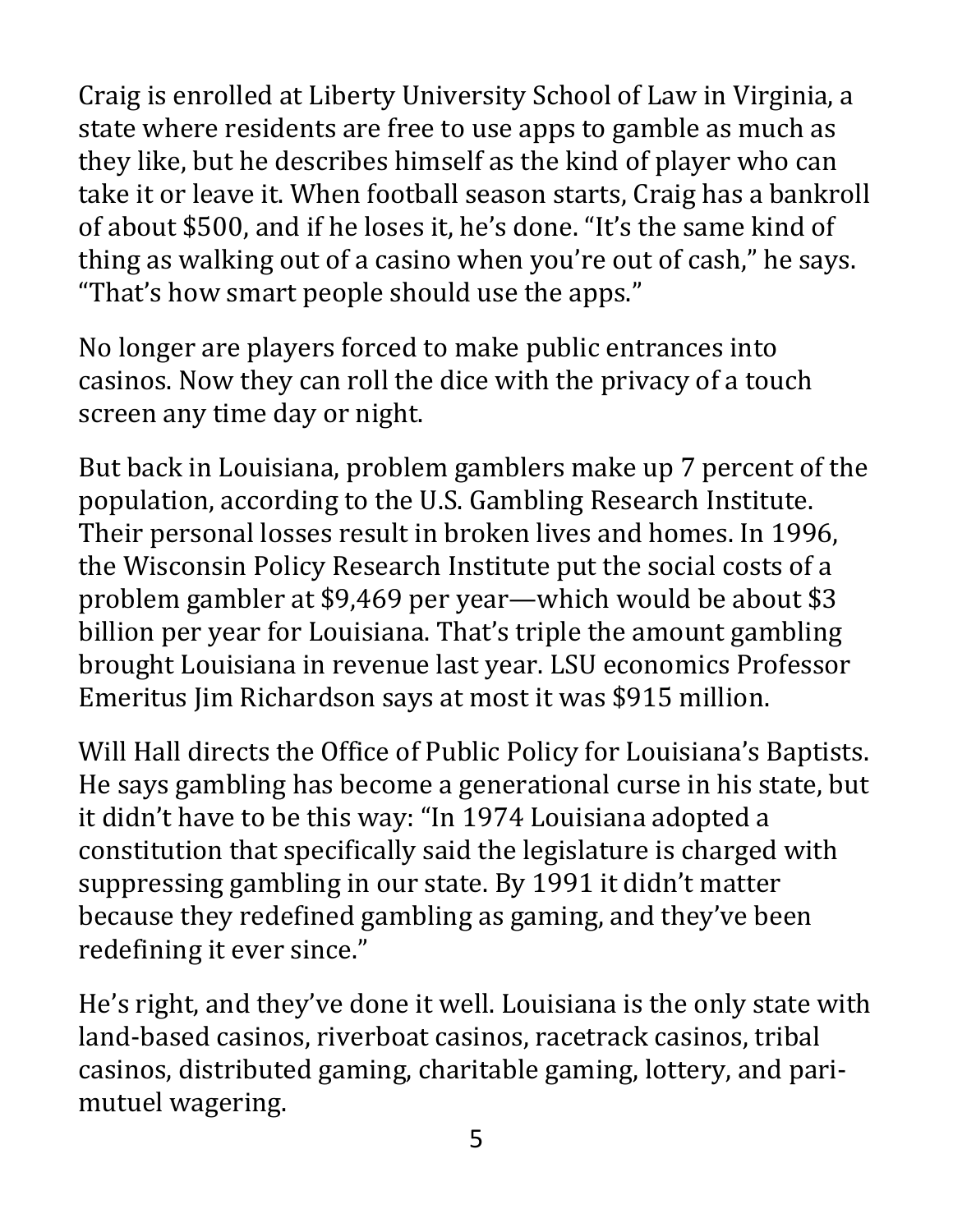Last year's push to add sports betting showed Kathleen Benfield of the Louisiana Family Forum that the relationship between state regulators and the gambling industry is too cozy: "Gambling has replaced the oil and gas industry as the No. 1 revenue generator in terms of our state budget. Regulators have become their cheerleaders. They're so addicted to the revenue that it may need to be dealt with at the national level."

Hall also finds it frustrating when members of the Christian community yoke themselves with the gambling industry. Faithbased Pray.com in September announced retired NFL player Drew Brees would provide exclusive content for its platform. A month later the sports icon appeared in the first of three new ads for gambling app PointsBet. In the meantime, Americans wagered \$42 billion on sports as new markets went live. The American Gaming Association says the figure nearly doubled what was spent during the same time period in 2020.



A sports bar patron checks odds on NFL games using a betting app in Hoboken, N.J. **Brian Finke/Redux**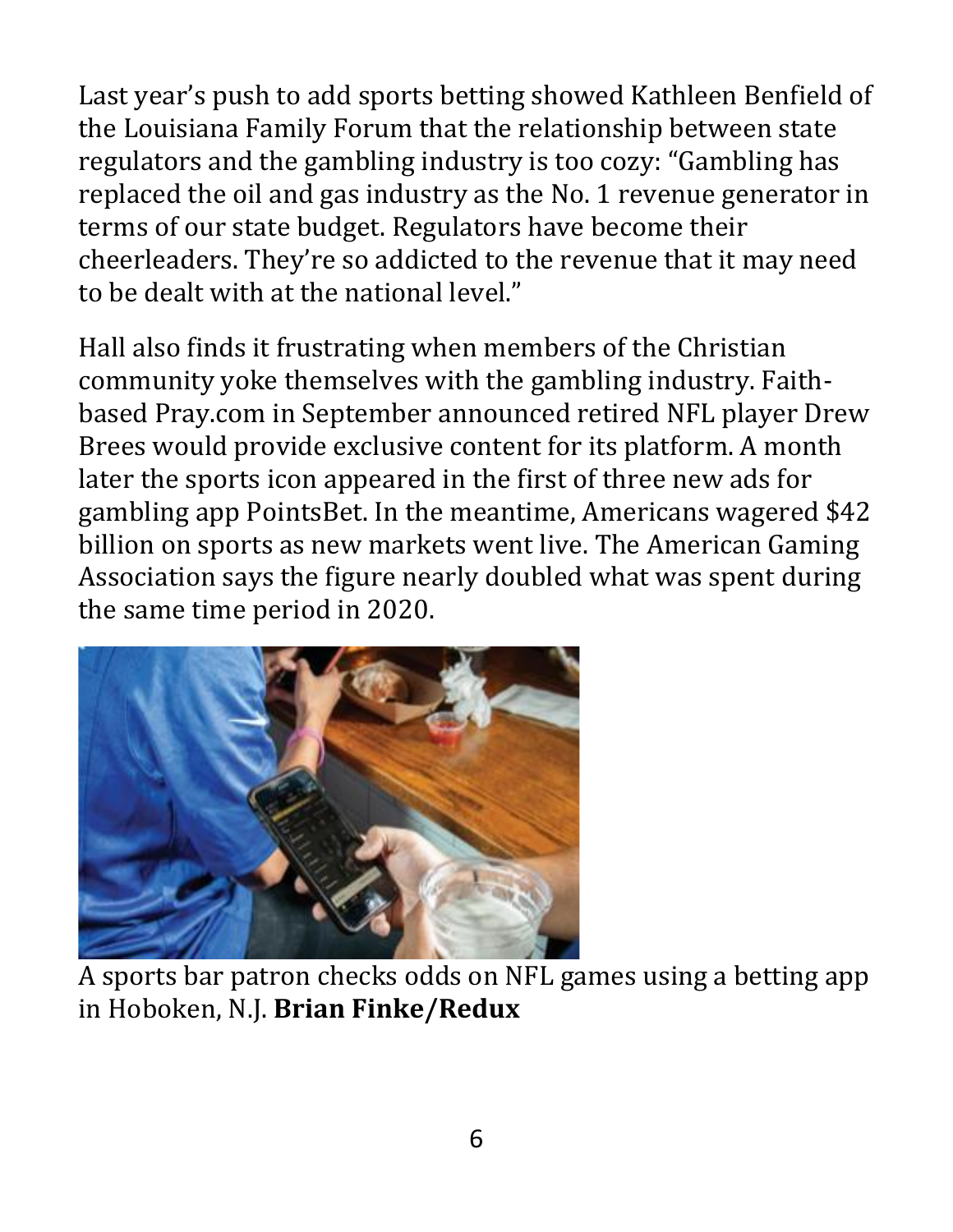**LONG BEFORE BREES** became a Saints standout, Travis Turner lived a walk-on's dream as starting quarterback for the University of Nebraska. A torn ACL and a herniated disc added some nightmarish elements to those seasons, but his love of football never wavered, and these days the former Husker is happy to be campus pastor at Arizona Christian University, a school he describes as "very sports focused." Still, he believes apps-based betting could be causing problems for students at ACU—problems that may not be obvious for a while: "Usually guys aren't going to be affected until they have a spouse. Then we're dealing with a whole other issue, and that's my fear. Until there's a consequence for the behavior, they won't see it as a problem."

It's those consequences that business professor and legal policy expert John Warren Kindt in 2018 outlined before members of Congress: "Internet sports gambling places the most addictive form of gambling—real-time gambling—at every school desk, at every work desk, and in every living room—making it easy to 'click your phone, lose your home' or 'click your mouse, lose your house.'"

Pastor Turner has seen the devastation such gambling causes. He and his wife have for decades helped couples strengthen their marriages through mentoring relationships. He's concerned about the coming generation of husbands and fathers:

"Many are already addicted to video games, and adding a glitzy gambling aspect only makes for nitroglycerin. They're luring these kids in. Companies give them the first \$200, and it's no different than a drug dealer giving a first hit." When online sportsbooks debuted in Arizona last September, they handed out more than \$31 million in those "first hit" promotional credits.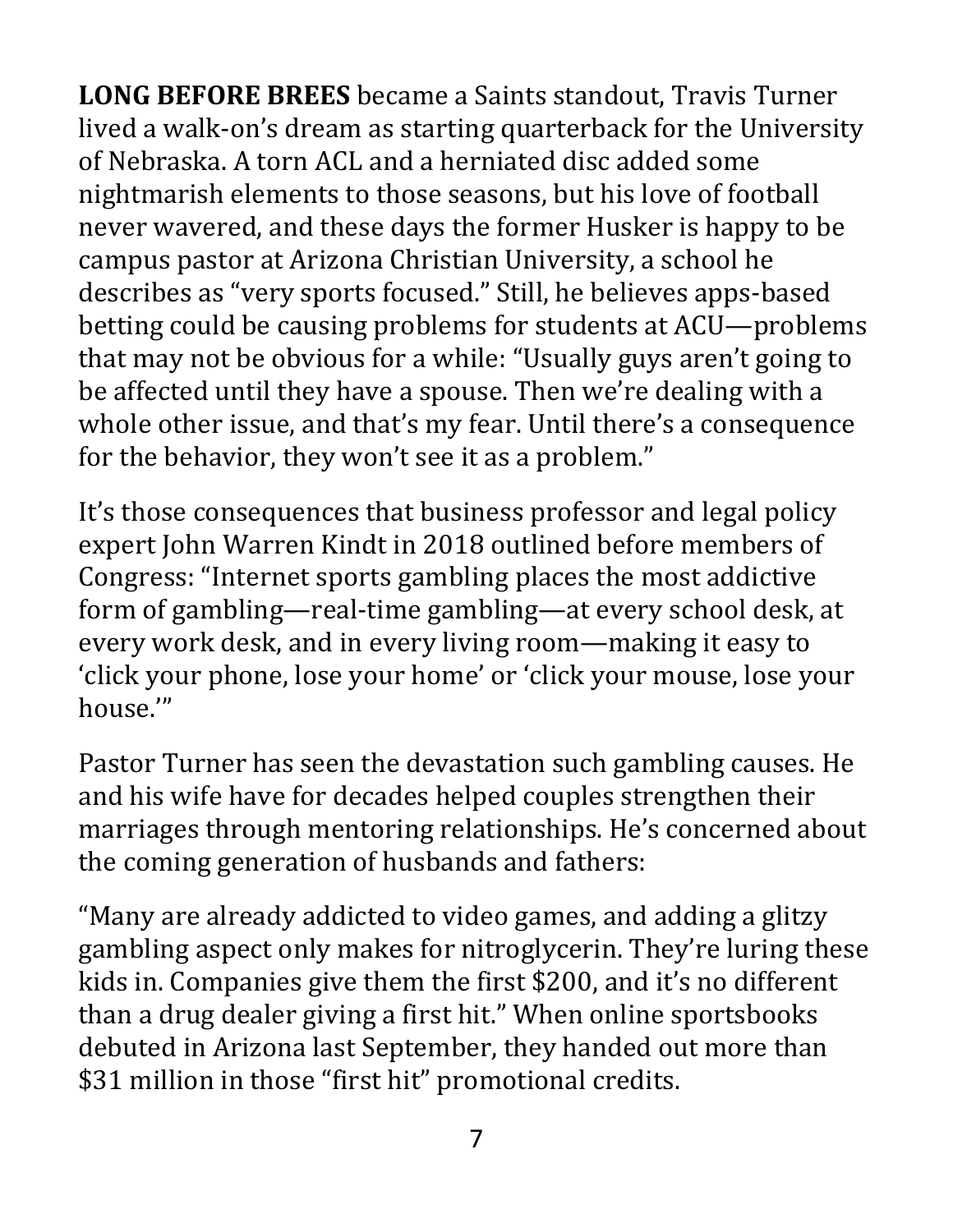As a marriage counselor, Turner believes gambling, with its financial implications, may cause more problems than pornography. He says debt just hammers another dent in a man's ability to lead his family, and the cultural situation is grievous: "With phones you have 10 million prostitutes in your pocket. Now you have 10,000 bookies, too. It's the enemy's way of taking our focus off of who we are, who God made us to be, and it's just evil."

When researchers at the University of California, Los Angeles studied types of gambling by gender, they found the sexes equally attracted to lotteries, but preferential when it came to slot machines (women) and card tables (men). Sports betting stretched the gender gap to an even wider width, with 24 percent of men in the UCLA treatment program having engaged in that form of gambling, compared to only 2 percent of the women.

That's why online gambling ads target young males, linking sports betting to adventure, sex, and success. Industry critics say some apps go even further, using data-profiling software to create personalized potions of sensory feedback and pace of play to encourage compulsive behavior.

When it comes to gambling, the compulsive type can be easy to hide. Friends and family won't notice bloodshot eyes or fidgety legs, but Dakota Henry, chaplain at Baylor University's Beauchamp Addiction Recovery Center, says they can spot something else shame.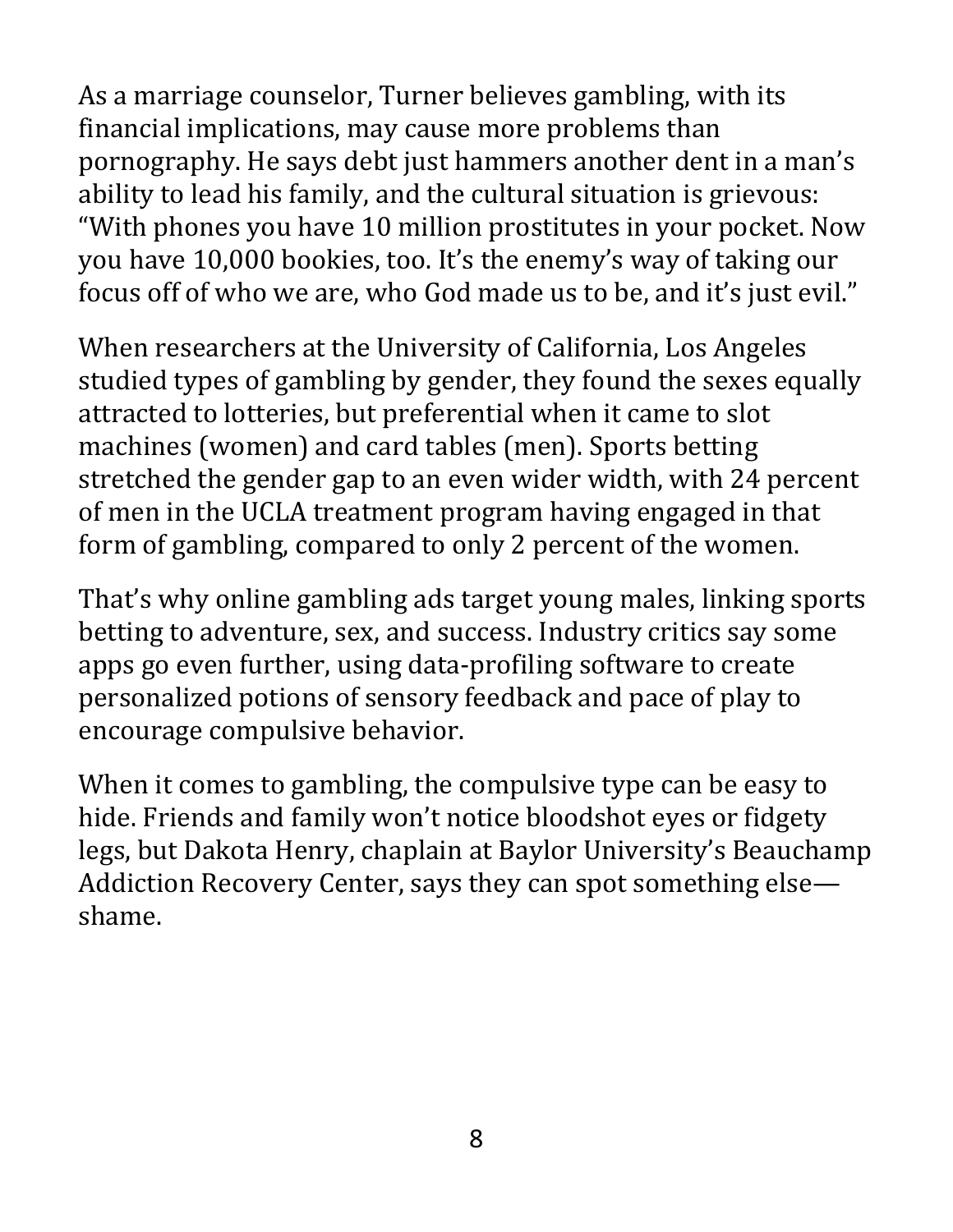It shows up in slumped shoulders, averted eyes, and silence at the Celebrate Recovery sessions he leads. Groups meet at the center in space that once housed a yogurt shop but now hosts students dealing with all kinds of addictions—pornography, drugs, eating disorders, alcohol, gambling. At the facility's 2017 dedication, university leaders told reporters its placement in the heart of the campus was intentional. Baylor wasn't going to pretend addiction doesn't exist.

But of all the addictions Baylor students confront, gambling may be the most dangerous. It has the highest suicide rate, with 1 in 5 problem gamblers attempting to take their own lives. Lilly Ettinger oversees the center, and she says the path to addiction can begin as early as preschool: "It starts with kids playing Candy Crush and paying 99 cents for loot boxes through microtransactions. It feels like it's skill-based even though it's really a game of chance."

With phones you have 10 million prostitutes in your pocket. Now you have 10,000 bookies, too. It's the enemy's way of taking our focus off of who we are, who God made us to be, and it's just evil.

Ettinger believes that's why many young adults view sports betting as harmless entertainment or a socially acceptable side hustle. But she says by the time students show up at the center, chances are they've lost big. "It could be \$1,000 or 10 times that. We've had some who have lost in the six figures. They gamble away hard-earned money that was meant for tuition, or it's an inheritance intended to help them buy a house one day. The amount isn't the issue. It's the new line that's been crossed. They're scared. They feel hopeless."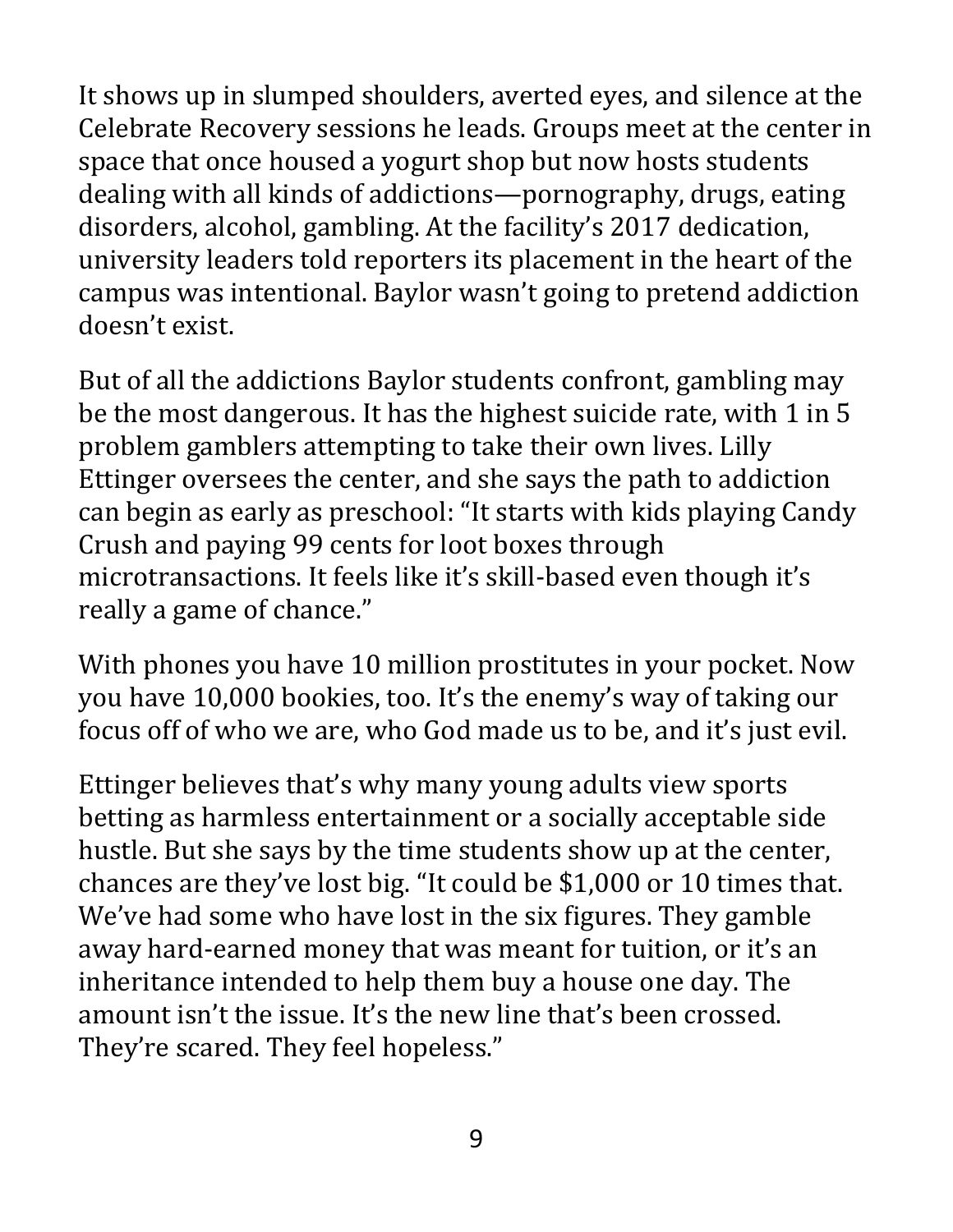Ettinger emphasizes theirs isn't a detox program. She refers to staff at the center as "recovery coaches" who teach students spiritual skills like Bible study, prayer, and Sabbath rest.

Henry says they don't spend much time debating whether gambling is a sin. "First and foremost, I say gambling is just not helpful. It actually causes destruction, so let's focus on doing what is good and doing what is helpful."

For recovering gambling addicts, being proactive can mean installing content blocks to prevent the download of sports betting apps on phones and computers. Ettinger says for some, recovery will be a lifelong battle, the kind only won by the grace of God. "But God grants grace quite freely," she smiles. "There's a responsibility to do the things that encourage recovery, but it's no different than how we all pursue a life of righteousness."

Last semester Baylor registered more than 100 students in its addiction recovery programs. Ettinger says it's naïve to think gambling isn't a problem just because some administrators and pastors aren't addressing it. "Addiction is everywhere, and if nobody is coming to you with these issues, it's not because nobody has these issues. It's because they're ashamed, and they assume they're alone."

**INSIDE THE BAPTIST** Collegiate Ministry at Southeastern, cushy chairs similar to ones at Baylor's Beauchamp Center sit empty, waiting for students with new syllabi. Pastor Cranford and his fellow gambling opponents, Will Hall and Kathleen Benfield, are there on a quiet Tuesday. They're discussing last year's legislative session when the talk turns to next moves.